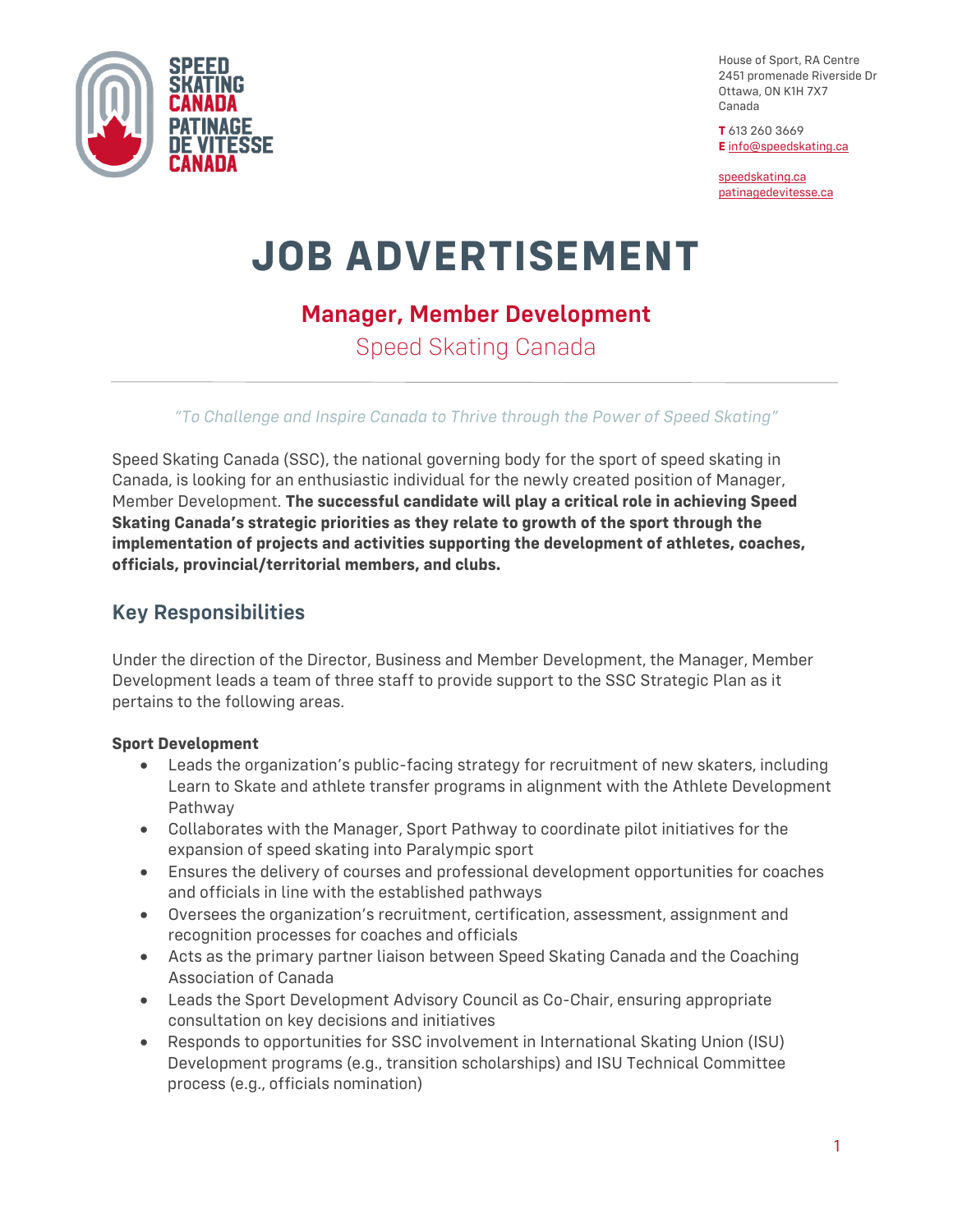#### **Safe Sport and Inclusion**

- Manages the implementation of training, education, screening, reporting, and tracking processes as specified in the Safe Sport Policy and Equity, Diversity and Inclusion Policy
- Oversees the development of programming and resources to support safe sport and the increased participation of under-represented groups in speed skating (e.g., females, LGBTQ+, new Canadians, Indigenous populations, etc.)
- Chairs the organization's EDI Working Group, guiding members through the development and execution of an Equity, Diversity and Inclusion Strategy

#### **Member Management**

- Leads the creation of evaluation tools and metrics to track stakeholder engagement and satisfaction within the sport of speed skating
- Provides strategic guidance to the development of membership registration platforms and management systems
- In collaboration with the High Performance Directors and the Athlete Director of the Board, oversees recruitment of Athlete Representatives and supports operation of the Athlete Council
- Manages the creation and implementation of affiliation requirements for PTSOs and clubs, along with annual tracking and enforcement systems
- Chairs monthly meetings with PTSO Administrators to ensure regular engagement with SSC staff and best practice sharing among provinces and territories

#### **Other**

- In collaboration with the Director, Business and Member Development, provides guidance to the Senior Coordinator, Special Projects regarding management of new and ongoing strategic initiatives of Speed Skating Canada as assigned
- Leads the completion of funding and reporting submissions as required

## **Qualifications**

- A minimum of seven years progressive experience in a not-for-profit or sport environment
- Strong organization, interpersonal and analytical skills
- Proven success in stakeholder engagement, membership management and/or project leadership
- Demonstrated ability to take initiative and develop creative solutions to problems
- Advanced computer skills, including knowledge of the Microsoft Office suite
- An ability to communicate fluently (both written and oral) in French and English
- A passion for and knowledge of Olympic sport
- Experience in speed skating or working with coaches / officials is an asset

## **Work and Travel**

The Manager, Member Development will primarily work at the House of Sport in Ottawa, the Maurice Richard Arena in Montreal, the Olympic Oval in Calgary and/or remotely from a home office. Regular travel and weekend work will be required to attend meetings and events.